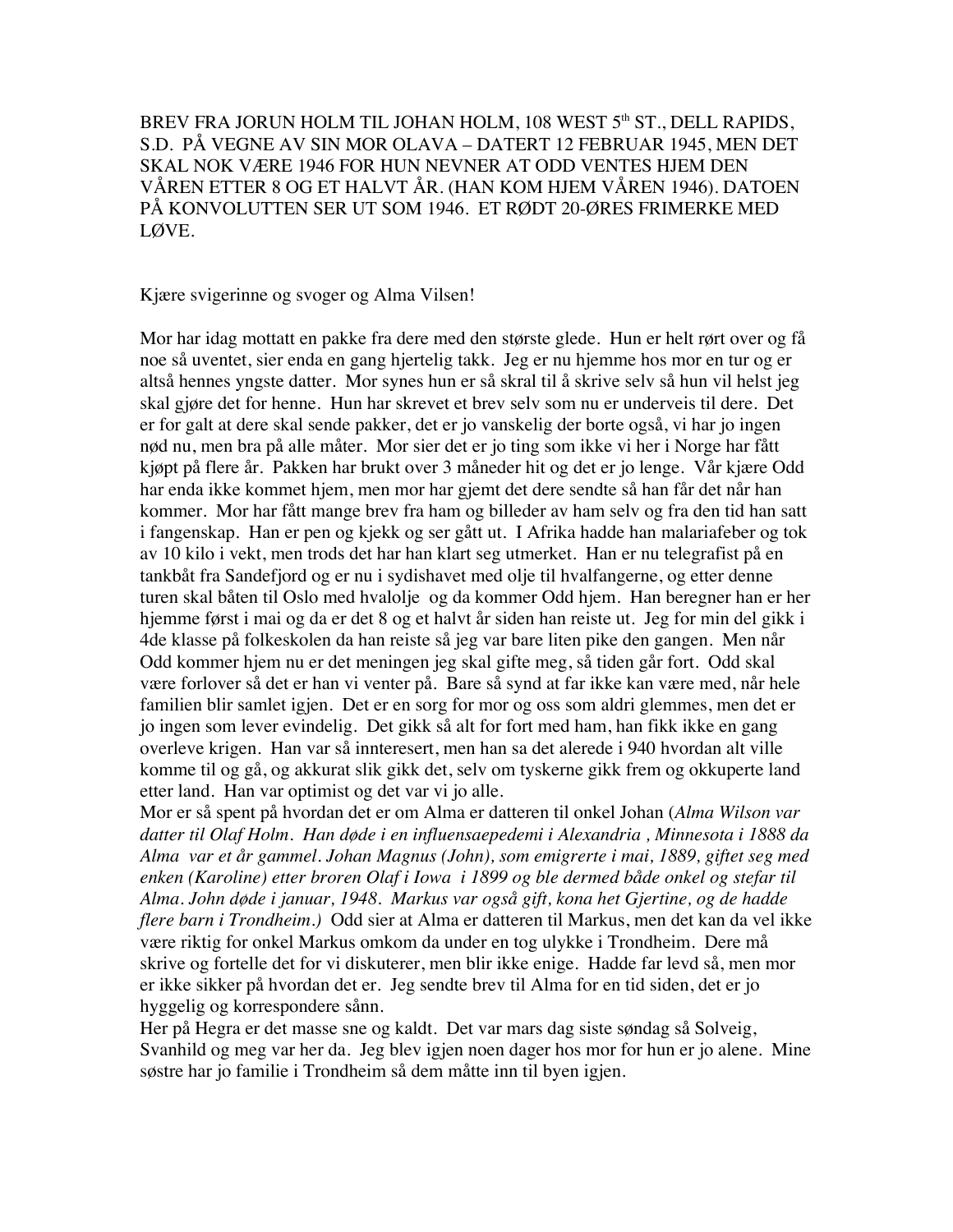Mor går jo og pusler og steller og er frisk og kjekk. Hun holder seg likedan, jeg har aldri sett henne anderledes. Mor spør hvordan det er med tante Karoline om hun er frisk?

Jeg sender dere adressen til Odd om dere vil skrive til ham.

Så atter hjertelig takk og kjærlig hilsen til dere alle fra Olava Holm.

Hjertelig hilsen til dere alle fra Jorun, Hegra.

Odds adresse er:

Telegrafist Odd Conrad Holm M/T "Thorshov" A/S Tor Dahl Sandefjord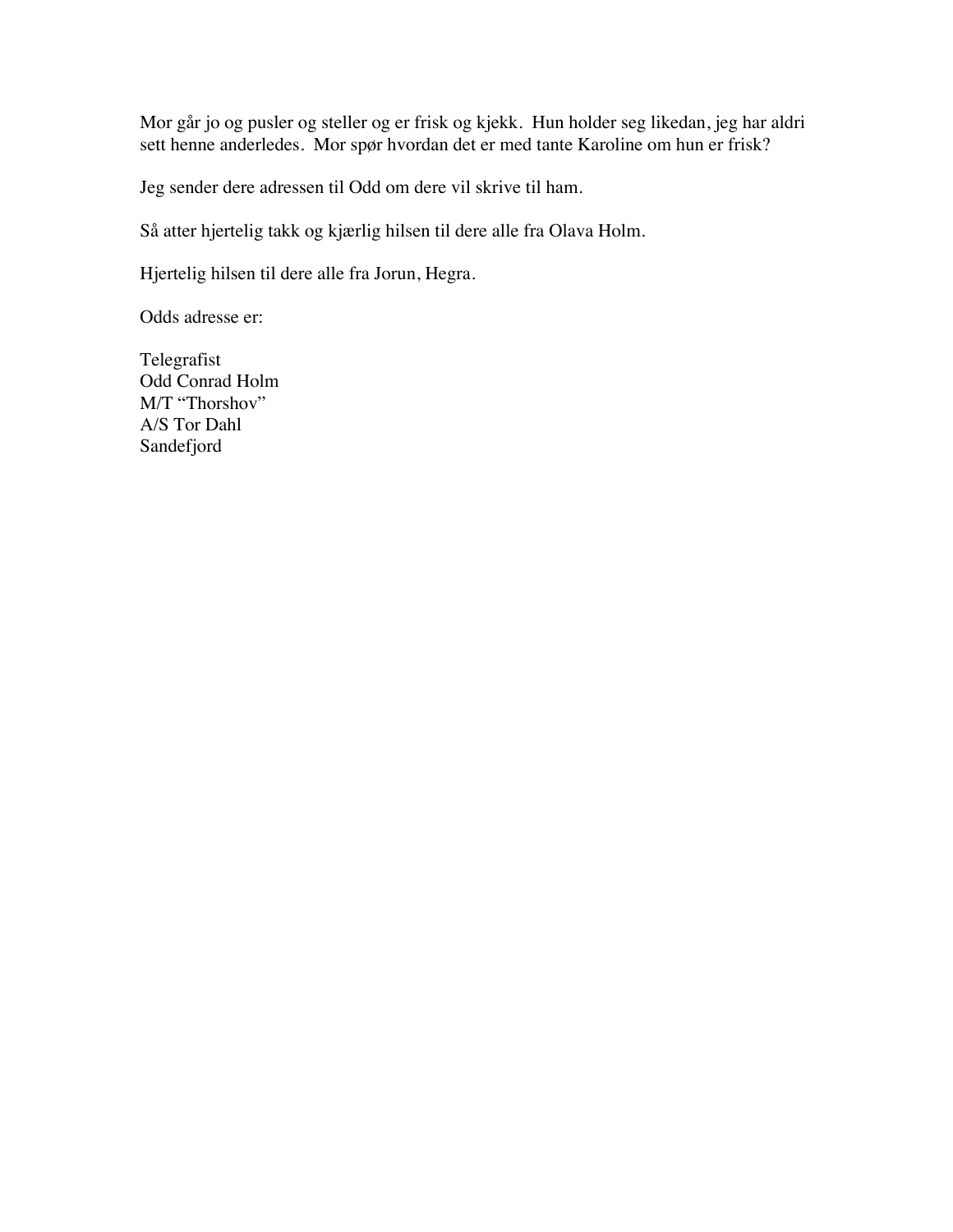LETTER FROM JORUN HOLM (CONRAD'S DAUGHTER) TO JOHAN HOLM, 108 WEST 5TH ST., DELL RAPIDS, S.D. ON BEHALF OF HER MOTHER OLAVA -DATED FEBRUARY 12-1945, BUT IT'S PROBBLY SUPPOSED TO BE 1946 AS SHE MENTIONS ODD IS EXPECTED HOME IN THE SPRING AFTER EIGHT AND A HALF YEARS (HE CAME HOME IN THE SPRING OF 1946). THE DATE ON THE ENVELOPE LOOKS LIKE 1946.

Dear sister in law and brother in law and Alma Vilsen!

Mother has received a package from you today with the greatest pleasure. She's quite touched by receiving something so unexpectedly, once again many thanks. I am now at mother's house for a visit and am by the way her youngest daughter. Mother thinks she's so bad at writing so she'd rather I do it for her. She has written a letter herself which is presently on its way to you. It's too much that you should be sending packages, it's difficult over there too, we're not in any need now, but are doing fine in every way. Mother says there are things we haven't been able to buy here in Norway for several years. The package has taken 3 months to get here and that's a long time. Our dear Odd has still not come home, but mother has put aside what you sent so he'll get it when he arrives. Mother has received several letters from him and pictures of himself and from the time he was in captivity. He's a handsome and nice boy and looks well. In Africa he had malaria and lost 10 kg's, but in spite of that he has coped well. He's now a radio officer on a tanker from Sandefjord and is presently in the Antarctic Ocean with oil for the whalers, and after this trip the ship is going to Oslo with whale oil and then Odd is coming home. He estimates he'll be home in the beginning of May and then it'll be 8 and a half years since he left. I was in  $4<sup>th</sup>$  grade in elementary school when he left so I was only a little girl at the time. But when Odd comes home I'm planning to get married, so time passes quickly. Odd is going to be best man, so it's him we're waiting for. Just too bad that father can't be with us, when the whole family is gathered again. That's a sorrow for mother and us which will never be forgotten, but nobody lives forever. He went much too soon, he didn't even get to survive the war. He was so interested, but he said already in 1940 how everything would end, and he was right, even though the Germans went forth and occupied country after country. He was an optimist like we all were.

Mother can't wait to find out if Alma is the daughter of uncle Johan. Odd says that Alma is the daughter of Markus, but that can't be right because uncle Markus was killed in a train accident in Trondheim. You must write and tell us because we are discussing it, but can't reach an agreement. If only father had been alive, but mother isn't sure how it is. I sent a letter to Alma a while back, it's nice to correspond like this.

Here in Hegra there's lots of snow and cold. Last Sunday was march day so Solveig, Svanhild and I were here then *(not sure what she means, whether it's a local celebration in connection with the month of March, or a day when everybody gets together for a marathon type "march")*. I stayed behind for a few days with mother as she's alone now. My sisters have their families in Trondheim so they had to get back to town again. Mother goes around doing this and that and is well and doing ok. She stays the same, I've never seen her any different. Mother asks how things are with aunt Karoline if she's well?